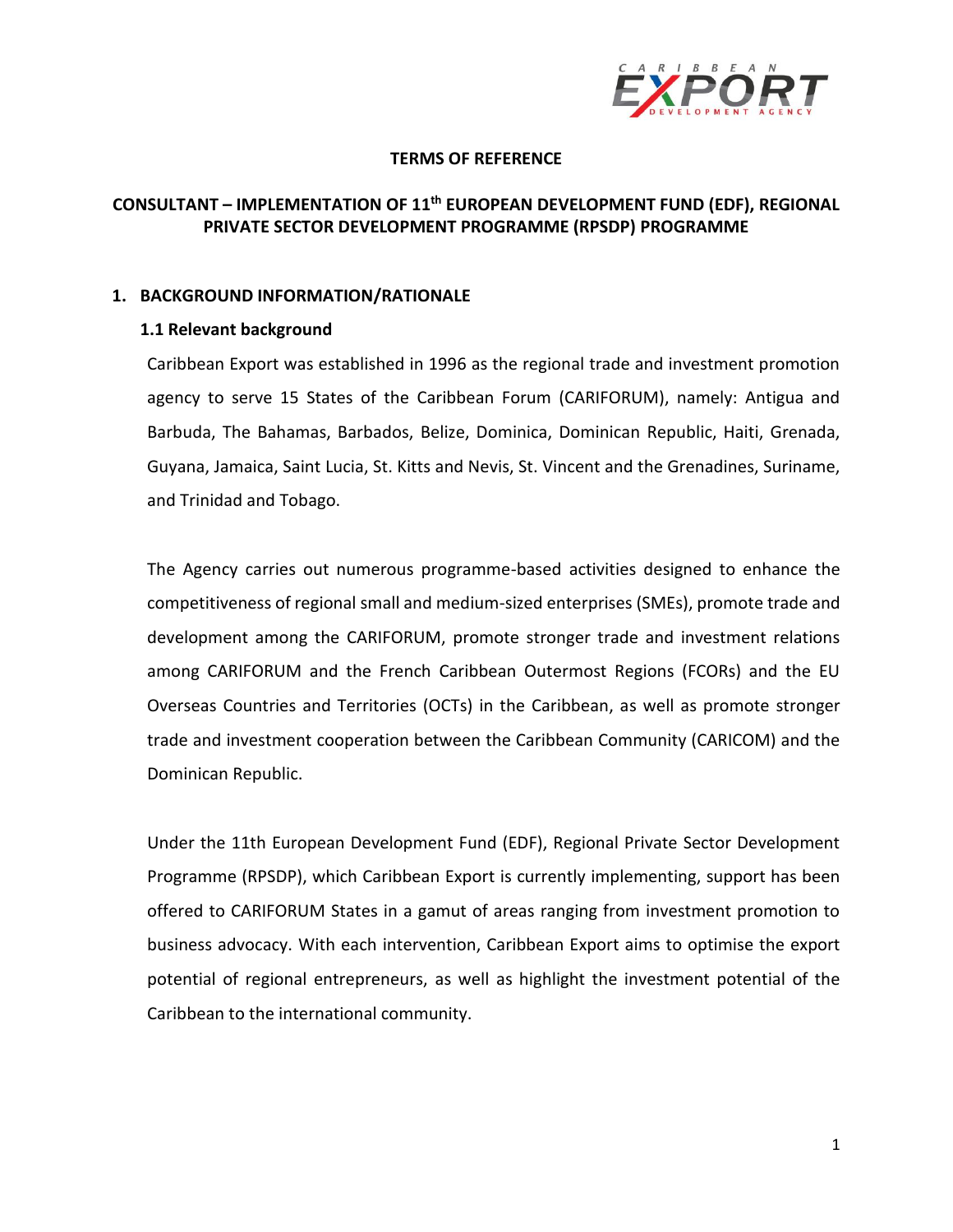

The specific purpose of this consultancy is to work with the Services Specialist and Manager, Competitiveness and Export Promotion in the implementation of Caribbean Export's work programme. The Junior Consultant will be expected to provide technical and administrative support to ensure the successful implementation of projects under the management of the Services Specialist and Manager, Competitiveness and Export Promotion. He/She will also be required to work with the team to implement other strategic initiatives under the 11th EDF Regional Private Sector Development Programme.

## **1.2 Contracting Authority**

The contracting authority for this assignment is the Caribbean Export Development Agency and is funded by the 11<sup>th</sup> EDF Regional Private Sector Development Programme.

## **1.3 Beneficiary Countries**

CARIFORUM Region: Antigua and Barbuda, Bahamas, Barbados, Belize, Dominica, Dominican Republic, Grenada, Guyana, Haiti, Jamaica, St. Kitts and Nevis, Saint Lucia, St. Vincent and the Grenadines, Suriname and Trinidad and Tobago.

## **2. OBJECTIVE, PURPOSE & EXPECTED RESULTS**

## **2.1 Overall Objective**

*The overall objective of this project is:* 

To provide technical support for the implementation of the services and export promotion and competitiveness projects identified or developed by Caribbean Export.

## **2.2 Purpose of consultancy and expected results**

The specific purpose of this consultancy is to work with the Services Specialist and Manager, Competitiveness and Export Promotion in the implementation of Caribbean Export's work programme. The Junior Consultant will be expected to provide technical and administrative support to ensure the successful implementation of projects under the management of the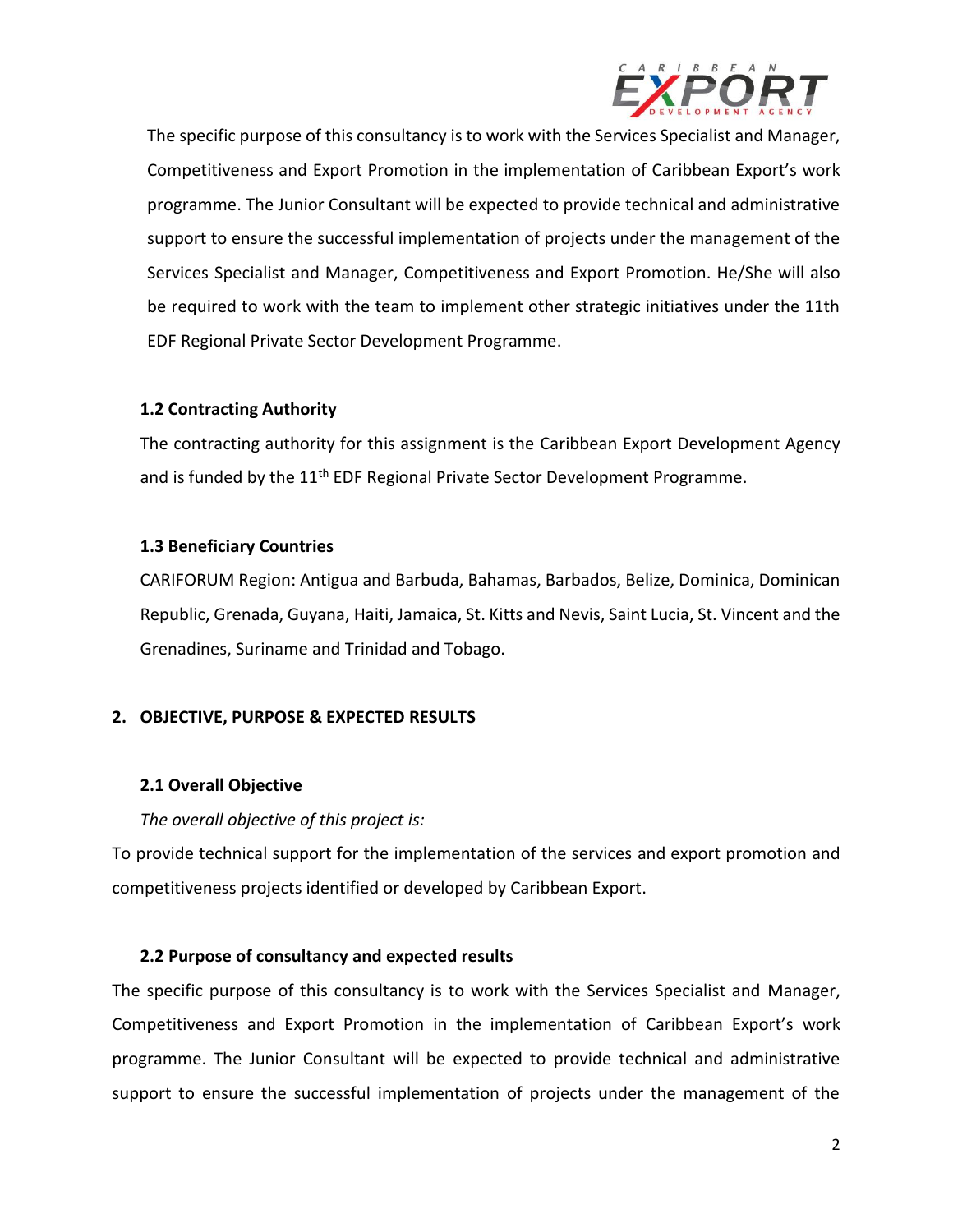

Services Specialist and Manager, Competitiveness and Export Promotion. He/She will also be required to work with the team to implement other strategic initiatives under the 11th EDF Regional Private Sector Development Programme (RPSDP). The expected result is the completion of tasks assigned by the managers for the successful implementation of the 11<sup>th</sup> EDF RPSDP

## **3. ASSUMPTIONS AND RISKS AND MITIGATION**

### **3.1 Assumptions**

- The Business and trade support organisations and other relevant country institutions contribute to the development and implementation of the projects.
- Service firms and practitioners are willing to submit company and service information to the registry and commit to keeping their information up to date.
- Stakeholders will fully participate in the programmes, complete export plans and can meet the requirements for export

### **3.2 Risks**

- The project will not be executed in time.
- The major risk is that the above-mentioned assumptions are not fulfilled and therefore the anticipated results and objectives of the project are not realized.
- Stakeholders cannot commit to the programmes

## **3.3 Mitigation**

- To mitigate this risk, Caribbean Export is working with Business Support Organisations, and other key stakeholders to develop and implement the projects. Therefore, challenges that are identified will be addressed collaboratively with key stakeholders.
- Careful selection/vetting of participants in the capacity building programmes will be paramount to ensure that they are fully committed to the project and participate in all aspects of the programmes.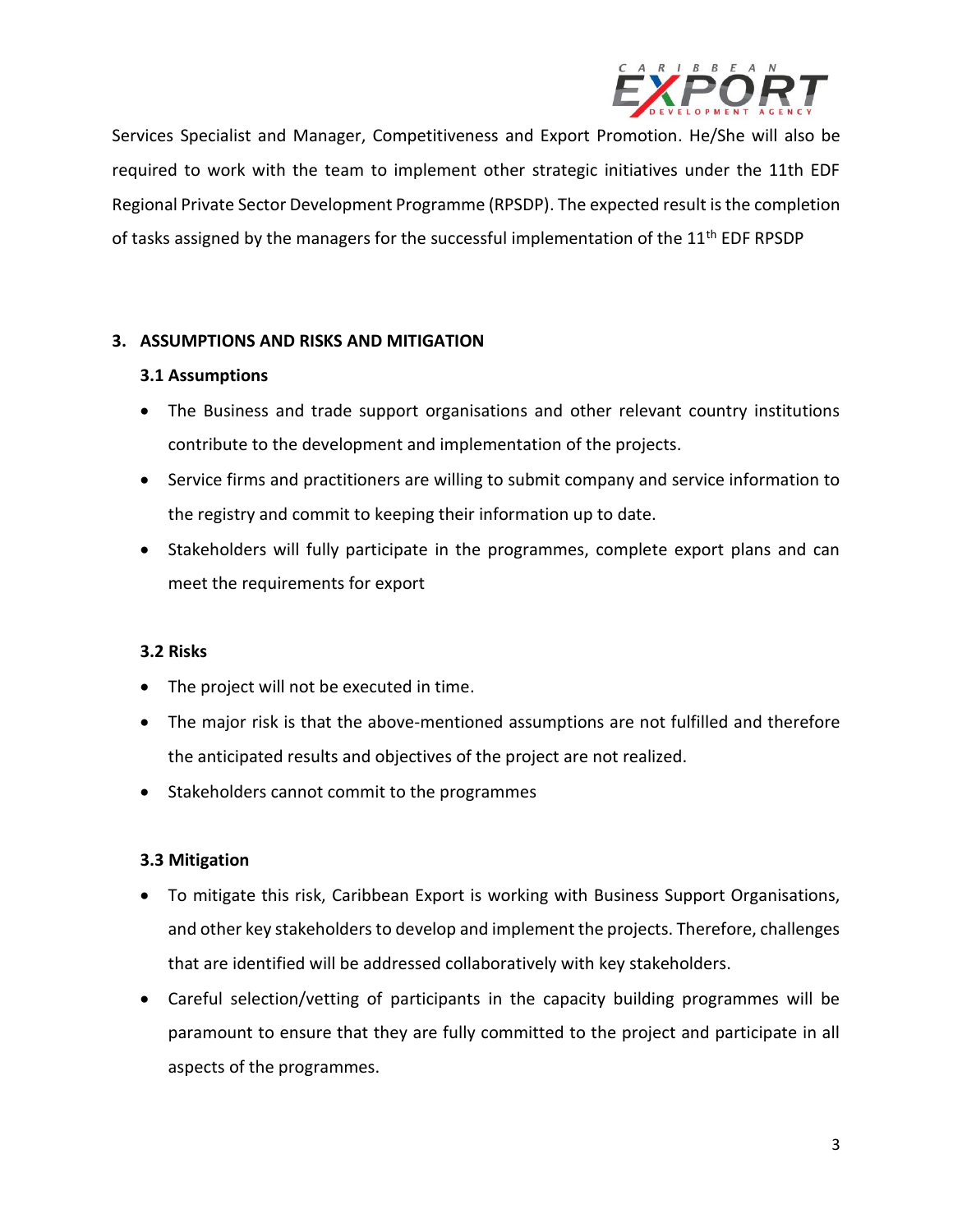

• Development of a SMART project map that will allow for close monitoring and implementation of the project

## **4. SCOPE OF WORK**

### **4.1 Specific Activities**

*The Consultant will be required to:*

- Provide research and technical support for the timely implementation of projects listed in the workplan in accordance with the rules and regulations of Caribbean Export, including but not limited to:
	- i. Assist in drafting TORs and recruiting consultants/ contractors to conduct work on specific activities and objectives as required by the WP.
	- ii. Assist in the drafting of TORs/ invitations and recruiting participants for specific activities and objectives as required by the WP.
	- iii. Provide support to managing and guiding consultants/ contractors to ensure that their work is conducted in a timely manner and meets the required deliverables and quality standards.
	- iv. Liaising and communicating with beneficiaries to ensure they have the necessary information to participate in and benefit from specific activities and to ensure performance milestones are achieved as required.
	- v. Assist with reviewing all deliverables and reports to be submitted to Caribbean Export prior to their submission and liaising with the consultants/ contractors to ensure that the quality of the deliverables and reports submitted meet the quality standards and are in keeping with the TORs.
	- vi. Support the accurate and timely submission of progress reports to Caribbean Export.
	- vii. Assist with the collection of data for monitoring and evaluation activities to be carried out by Caribbean Export.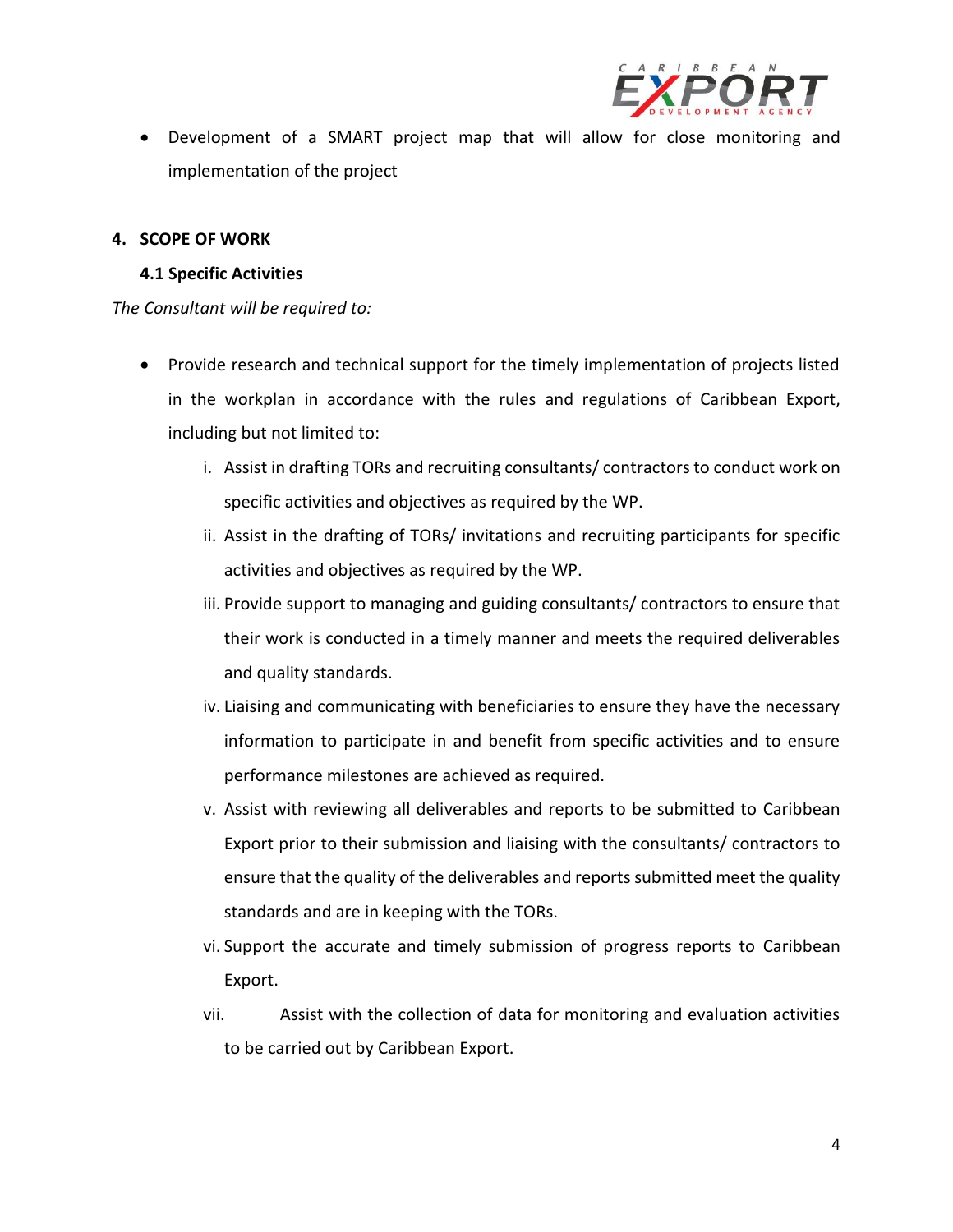

- viii. Assist with the monitoring of project funds and preparing the necessary documentation to facilitate payment to suppliers and contractors in accordance with Caribbean Export's regulations.
- ix. Liaising and coordinating with relevant stakeholders as required.
- x. Reporting on project outcomes.
- Assist in coordinating training workshops, tradeshows and B2B events
- Conduct research and synthesize information relevant to the Agency's overall work program
- Provide support for the development of new projects
- Provide administrative support to the work programme
- Any other duties that may be assigned by the Services Specialist or the Manager Competitiveness and Export Promotion

## **5. PROJECT MANAGEMENT AND REPORTING**

## **5.1 Responsible Body**

The Caribbean Export Development Agency in collaboration will be responsible for contracting the consultant and ensuring the required outputs are achieved.

### **5.2 Management structure**

The Executive Director will retain overall responsibility for the overall project. Day-today supervision of this specific programme is the responsibility of the Services Specialist who will communicate progress to the Executive Director.

### **5.3 Reporting**

A monthly/weekly progress report outlining key activities undertaken, progress made, and results achieved, must be submitted to the Services Specialist.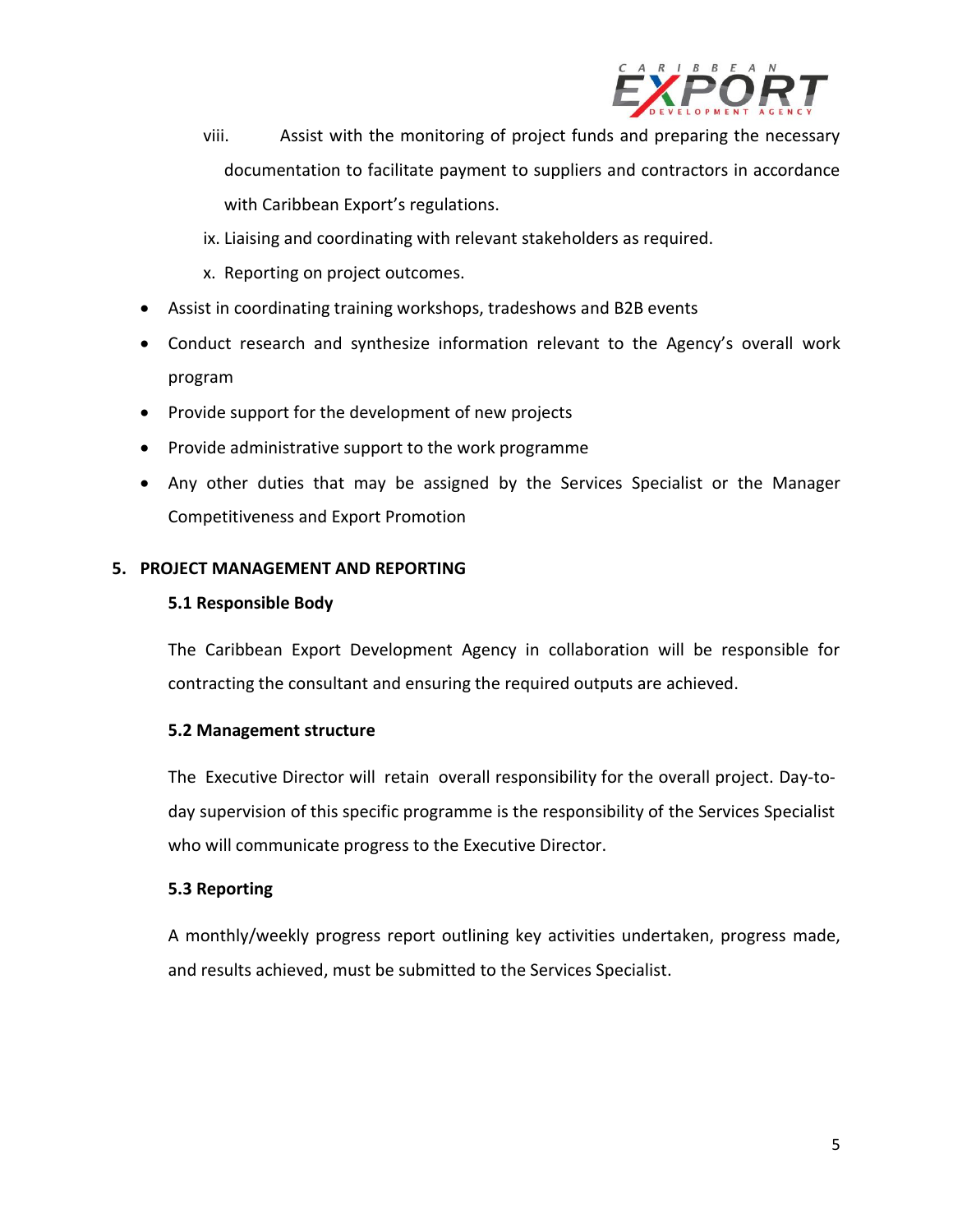

## **6. LOGISTICS AND TIMING**

### **6.1 Commencement date and period of implementation of tasks**

He/she will be required to operate from the Head Office of the Caribbean Export Development Agency, Barbados, in accordance with its guidelines and procedures. The intended commencement date of this project is **01st June 2022.**

### **7. REQUIREMENTS**

### **7.1 Qualifications**

- I. A postgraduate in international trade, Economics, Management, or related field.
- II. At least 3 years' post-qualification experience.
- III. Excellent appreciation of cross-cutting linkages between key sectors and the wider economy and macro-economic frameworks to support those connections
- IV. Ability to communicate with private and public-sector stakeholders
- V. Familiarity with the CARIFORUM Services industries, in particular cultural industries, and Management consultants.
- VI. Experience working with other trade promotion organizations and business support organizations would be an asset.
- VII. Ability to work on multiple projects and meet tight deadlines.
- VIII. Proven ability to coordinate project work.
- IX. Analytical skills, particularly the ability to conduct research and prepare appropriate findings and conclusions.
- X. Ability to work effectively under pressure
- XI. Excellent oral and written communication skills; and
- XII. Excellent organizational skills and proven experience in working in a participatory and consultative environment.

### **7.2 Required Documentation.**

Interested persons must submit the following documents to Allyson Francis [afrancis@carib](mailto:afrancis@carib-export.com)[export.com](mailto:afrancis@carib-export.com) by **Monday 16th May 2022**: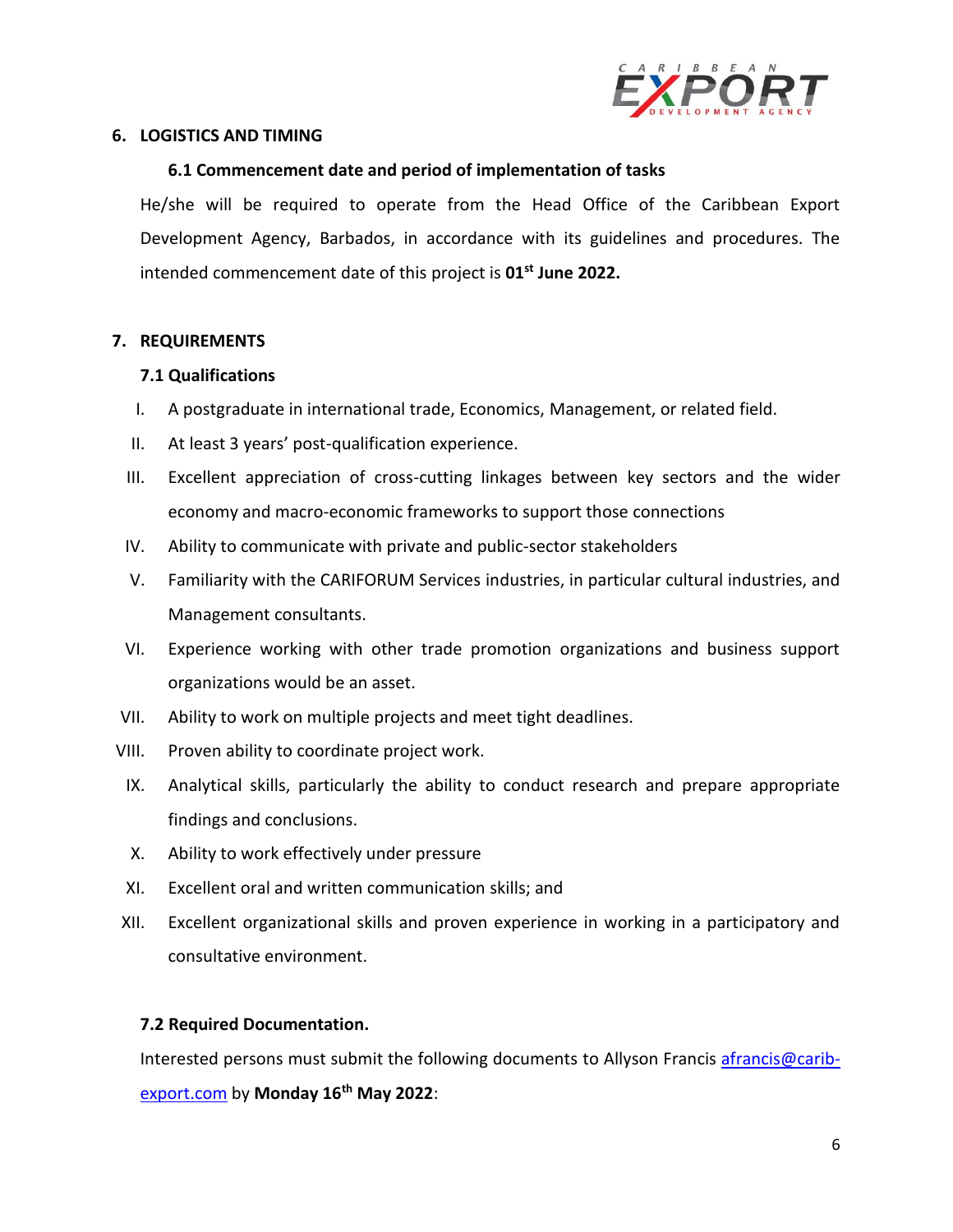

- Cover letter
- Curriculum vitae.

## **7.3 Office Accommodation**

Office accommodation will be provided by at Caribbean Export's headquarters in Barbados.

## **7.4 Facilities to be provided by the Consultant**

Where applicable, the Consultant shall ensure that additional experts if required are adequately supported and equipped. In particular, he/she shall ensure that there is sufficient administrative, secretarial, and interpreting provision to enable him/her to concentrate on his/her primary responsibilities. The Consultant must also transfer funds as necessary to support the activities under the contract and to ensure that all employees are paid regularly and in a timely fashion.

## **7.5 Equipment**

No equipment is to be purchased on behalf of the Contracting Authority/beneficiary country as part of this service contract or transferred to the Contracting Authority/beneficiary country at the end of this contract. Any equipment related to this contract, which is to be acquired by the beneficiary country must be purchased by means of a separate supply tender procedure.

### **8. REPORTS**

### **8.1 Reporting requirements**

Monthly Progress Reports outlining key deliverables and milestones achieved, outstanding activities to be completed and challenges encountered or foreseen. An updated project schedule and budget should be submitted by the 24th day of every month. Reports should be accompanied by a signed invoice in the amount to be claimed by the Consultant in Barbados Dollars. Information on any contracts.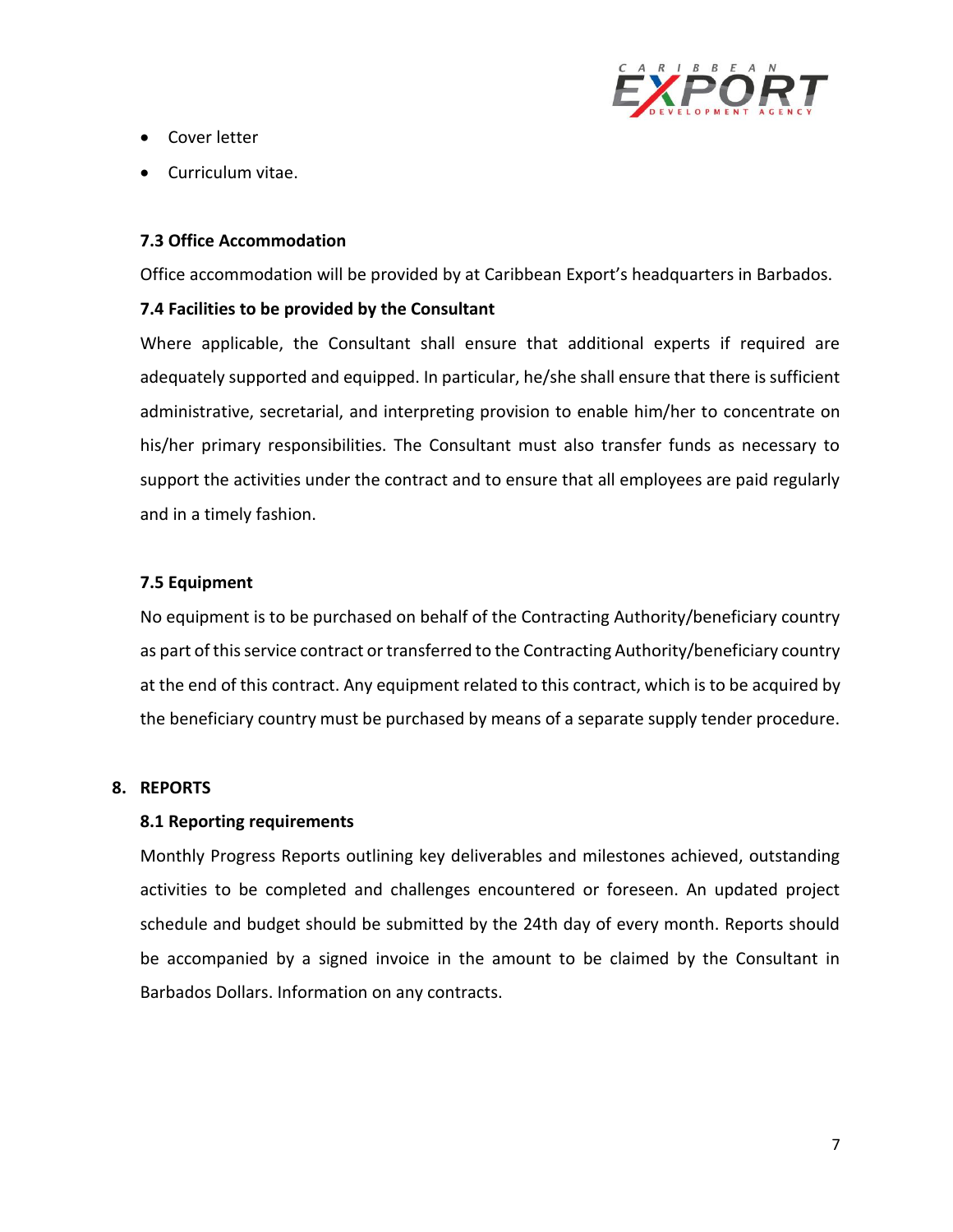

### **8.2 Submission and Approval of Reports**

The reports referred to in 5.3 above must be submitted to the Services Specialist at afrancis@carib-export.com. All reports must be submitted in English and electronic format. The Services Specialist is responsible for approving all reports.

### **9. EXCLUSION CRITERIA**

Candidates will be excluded from participation in the bidding process if they:

- a) are bankrupt, insolvent, filing for insolvency or being wound up, are having their affairs administered by the courts, have entered into an arrangement with creditors, have suspended business activities or are in any analogous situation arising from a similar procedure provided for in national legislation or regulations.
- b) are the subject of proceedings for fraud, corruption, a declaration of bankruptcy, for winding-up, for administration by the courts, for an arrangement with creditors or for any similar procedure provided for in national legislation or regulations.
- c) have been convicted of an offence concerning professional conduct by a judgement which has the force of *res judicata*
- d) are guilty of grave professional misconduct proven by any means which Caribbean Export can justify.
- e) are guilty of serious misrepresentation in supplying the information required by the contracting authorities as a condition of participation in the procurement process; they have been declared to be in serious breach of contract for failure to comply with obligations in connection with another contract with the same Contracting Authority or another contract financed with Caribbean Export's funds.
- f) are in breach of payment of taxes or social security contributions.
- g) have been convicted or are the subject of proceedings for money laundering, terrorist offences or activities, child labour, human trafficking, being a criminal enterprise in the production of goods and services, or any other irregularity.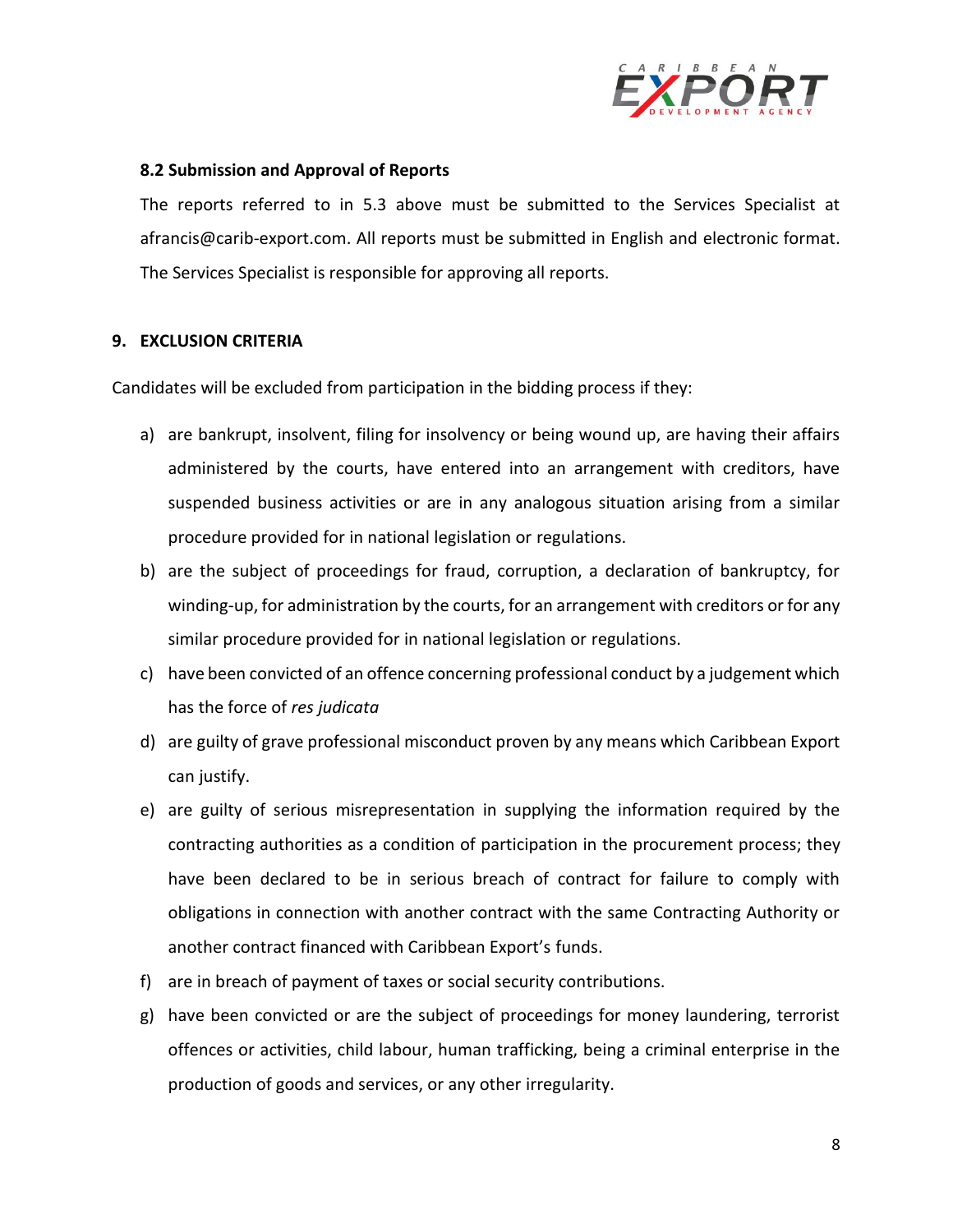

h) are established as or operating as a shell company.

Any entity operating in public interest such as public health or environmental protection are also subject to the above clauses.

### **10. MONITORING AND EVALUATION**

The Consultancy will be monitored and evaluated by Caribbean Export over the duration of the project. Performance on the project will be measured by satisfactory completion and timely submission of the deliverables outlined in Section 2.2 and 4.1 and as outlined within the work plan submitted in the inception report. Feedback, other than acceptance, on each submitted deliverable is not a requirement for the continuation of the project. However, in some instances the Consultant may need to integrate any feedback into the subsequent deliverables. The Contracting Authority will provide feedback to the consultant within ten (10) working days of receipt of the final report.

#### **11. SPECIAL REQUIREMENTS**

None

### **12. PUBLICATION OF INFORMATION**

To participate in any activity executed or supported by Caribbean Export, you hereby agree that any information and personal data that you share and is collected by the Agency will be processed for the purpose of reporting the outcomes and impact of your projects and/or participation. Please note that Caribbean Export reserves the right to publish the Contractor's/Participant's name and address, the purpose and nature of the activity, and financial arrangements, in accordance with Caribbean Export's Personal Data Protection Policy. [\(https://www.carib-export.com/download/196891/\)](https://www.carib-export.com/download/196891/) . Derogation from publication of this information may be granted if it could endanger the Contractor/Participant or harm his/her commercial interests.